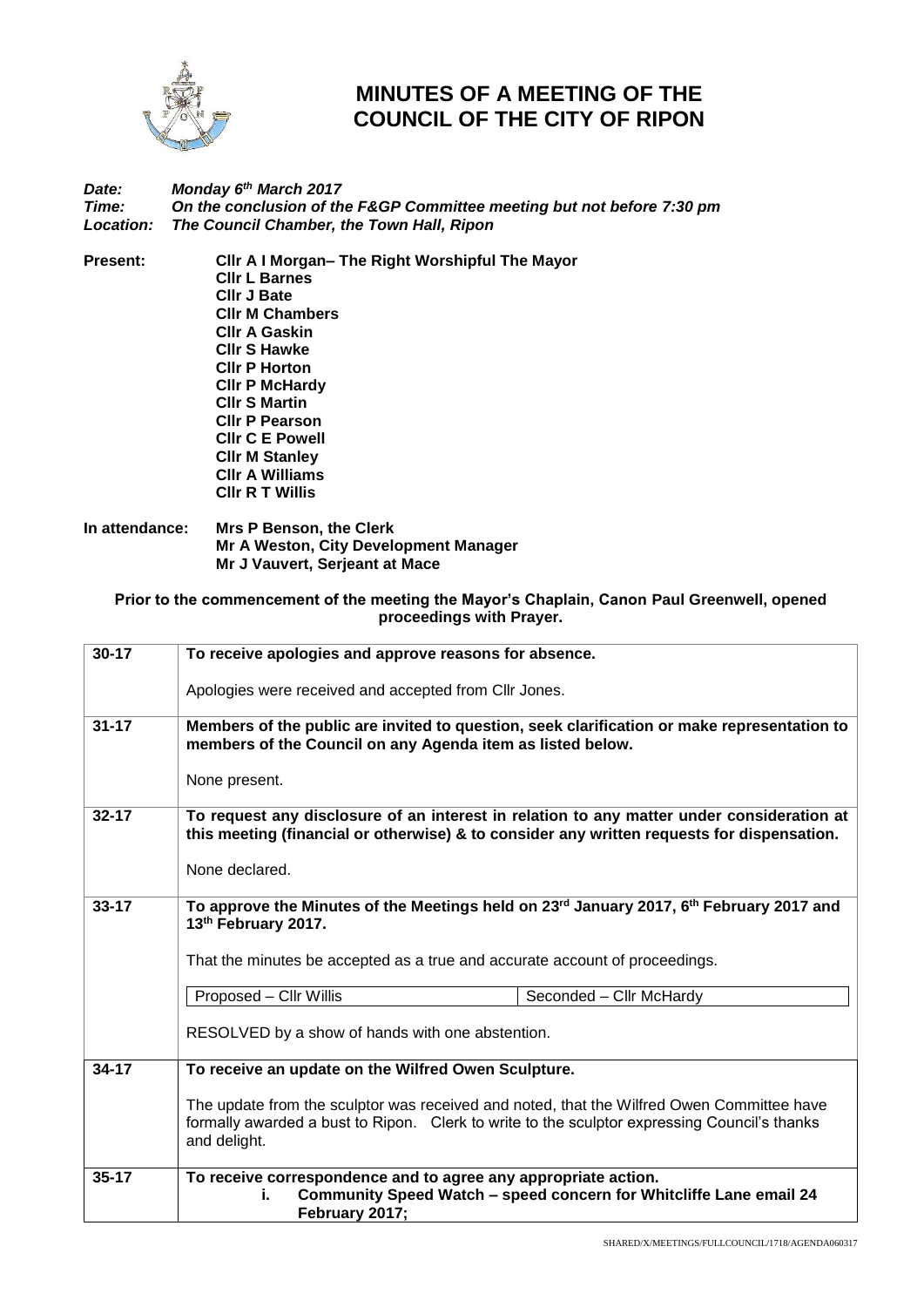|           | That the problem of speeding is a city wide problem and that there is no<br>particular evidence that the location identified has more of a problem than other<br>areas. That ward councillors meet to consider areas of concern.                                                                                                                                                                                                                                                                                                                         |                                                   |                                                                                                                                                       |
|-----------|----------------------------------------------------------------------------------------------------------------------------------------------------------------------------------------------------------------------------------------------------------------------------------------------------------------------------------------------------------------------------------------------------------------------------------------------------------------------------------------------------------------------------------------------------------|---------------------------------------------------|-------------------------------------------------------------------------------------------------------------------------------------------------------|
|           | Proposed - Cllr Williams                                                                                                                                                                                                                                                                                                                                                                                                                                                                                                                                 |                                                   | Seconded - Cllr Horton                                                                                                                                |
|           |                                                                                                                                                                                                                                                                                                                                                                                                                                                                                                                                                          | RESOLVED by a unanimous show of hands.            |                                                                                                                                                       |
|           | ii.<br>HBC email - Parking Provision 28 February 2017;<br>That the Chief Executive and Leader of Harrogate Borough Council are invited<br>to a meeting of Ripon City Council to discuss the future car parking provision<br>within the City.                                                                                                                                                                                                                                                                                                             |                                                   |                                                                                                                                                       |
|           | Proposed - Cllr Williams                                                                                                                                                                                                                                                                                                                                                                                                                                                                                                                                 |                                                   | Seconded - Cllr McHardy                                                                                                                               |
|           | RESOLVED by a show of hands with one abstention.<br>iii.<br><b>NYCC Countryside Access Service - Public Consultation</b><br>That this be received and noted without a response from Ripon City Council.                                                                                                                                                                                                                                                                                                                                                  |                                                   |                                                                                                                                                       |
|           |                                                                                                                                                                                                                                                                                                                                                                                                                                                                                                                                                          |                                                   |                                                                                                                                                       |
|           | Proposed - Cllr Williams                                                                                                                                                                                                                                                                                                                                                                                                                                                                                                                                 |                                                   | Seconded - Cllr Hawke                                                                                                                                 |
|           | RESOLVED by a show of hands with one against and one abstention.<br>Ripon in Bloom minutes 17th February 2017.<br>iv.                                                                                                                                                                                                                                                                                                                                                                                                                                    |                                                   |                                                                                                                                                       |
|           |                                                                                                                                                                                                                                                                                                                                                                                                                                                                                                                                                          |                                                   |                                                                                                                                                       |
|           |                                                                                                                                                                                                                                                                                                                                                                                                                                                                                                                                                          |                                                   | That the City Development Manager seeks further information/clearer proposals<br>regarding the proposed gold planter and returns a report to Council. |
|           | Proposed - Cllr Stanley                                                                                                                                                                                                                                                                                                                                                                                                                                                                                                                                  |                                                   | Seconded - Cllr Hawke                                                                                                                                 |
|           |                                                                                                                                                                                                                                                                                                                                                                                                                                                                                                                                                          | RESOLVED by a unanimous show of hands.            |                                                                                                                                                       |
| $36 - 17$ |                                                                                                                                                                                                                                                                                                                                                                                                                                                                                                                                                          | To receive an update on the Town Hall Lease.      |                                                                                                                                                       |
|           | That Ripon City Council agree to pay the outstanding £500 and that the Clerk contacts the Chief<br>Executive by telephone to try to progress matters.                                                                                                                                                                                                                                                                                                                                                                                                    |                                                   |                                                                                                                                                       |
|           | Proposed - Cllr Williams                                                                                                                                                                                                                                                                                                                                                                                                                                                                                                                                 |                                                   | Seconded - Cllr Stanley                                                                                                                               |
|           |                                                                                                                                                                                                                                                                                                                                                                                                                                                                                                                                                          | RESOLVED by a unanimous show of hands.            |                                                                                                                                                       |
| $37 - 17$ | To receive an update on ICT.                                                                                                                                                                                                                                                                                                                                                                                                                                                                                                                             |                                                   |                                                                                                                                                       |
|           |                                                                                                                                                                                                                                                                                                                                                                                                                                                                                                                                                          | The update from the Clerk was received and noted. |                                                                                                                                                       |
| 38-17     | To receive the City Development Manager's report on the lease for the Southern half of the<br>Market Square and to agree appropriate action.<br>That the City Development Manage returns a report to the next meeting of the Finance and<br>General Purposes Committee and that a working group is established from that committee to<br>investigate revitalising the Thursday market and the provision of a Saturday market.<br>That Ripon City Council cannot assume responsibility for the Obelisk. Telephone boxes, street<br>furniture and surface. |                                                   |                                                                                                                                                       |
|           |                                                                                                                                                                                                                                                                                                                                                                                                                                                                                                                                                          |                                                   |                                                                                                                                                       |
|           |                                                                                                                                                                                                                                                                                                                                                                                                                                                                                                                                                          |                                                   |                                                                                                                                                       |
|           | That the Market Supervisor must stop using the Cabman's shelter with immediate effect.                                                                                                                                                                                                                                                                                                                                                                                                                                                                   |                                                   |                                                                                                                                                       |
|           | Proposed - Cllr Williams                                                                                                                                                                                                                                                                                                                                                                                                                                                                                                                                 |                                                   | Seconded - Cllr Hawke                                                                                                                                 |
|           |                                                                                                                                                                                                                                                                                                                                                                                                                                                                                                                                                          | RESOLVED by a unanimous show of hands.            |                                                                                                                                                       |